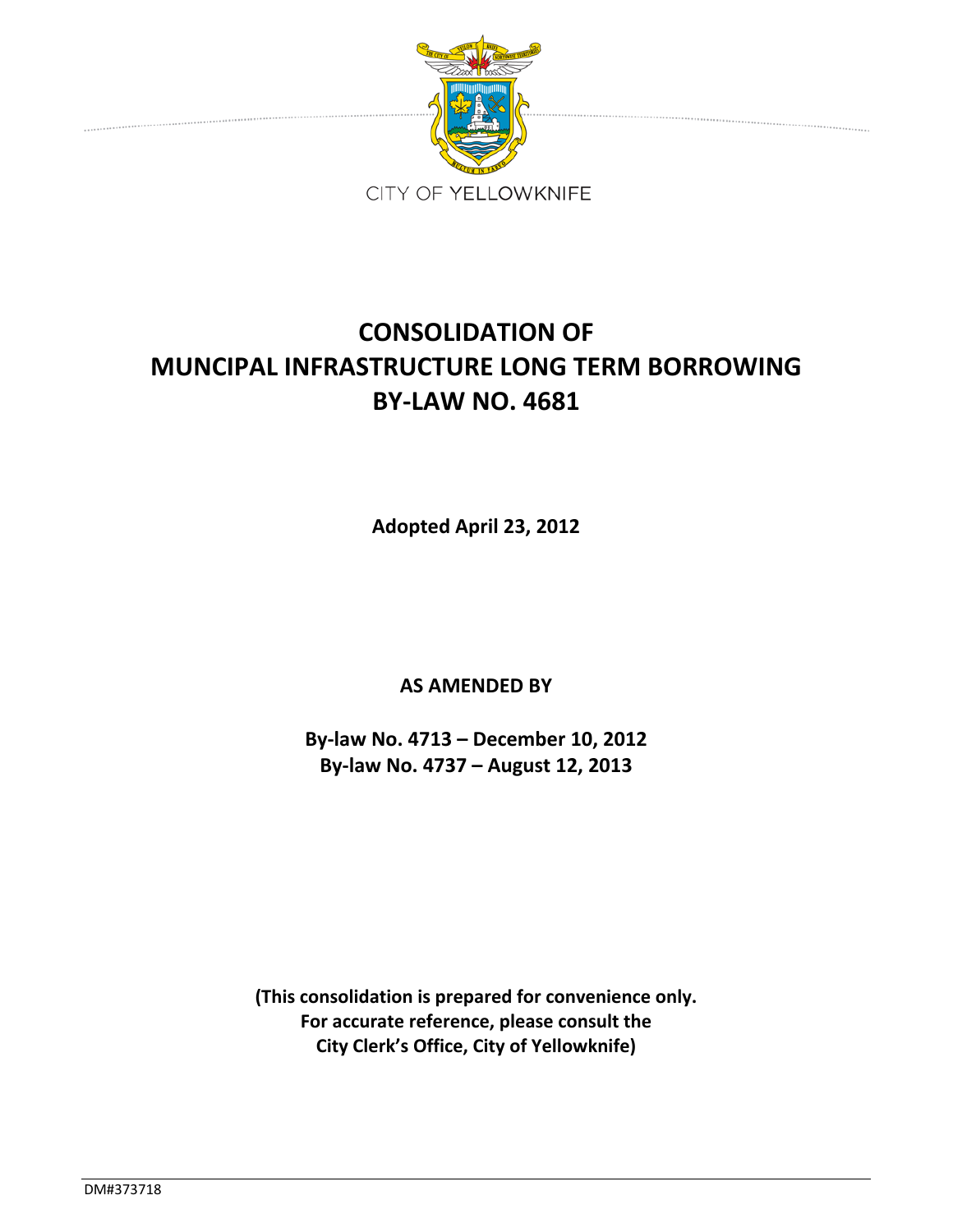A By‐law of the Council of the Municipal Corporation of the City of Yellowknife authorizing the City of Yellowknife to borrow money on the security of new debentures to be issued by the City for the purposes of financing the cost of a new Water Treatment Plant and related infrastructure.

PURSUANT TO Sections 111, 112, and 113 of the *Cities, Towns and Villages Act*, S.N.W.T. 2003, c. 22, as amended.

NOW, THEREFORE, THE COUNCIL OF THE MUNICIPAL CORPORATION OF THE CITY OF YELLOWKNIFE, in regular session duly assembled, enacts as follows:

# **APPLICATION**

# **As amended by By‐law No. 4737 August 12, 2013**

- 1. Subject to approval of this by-law by the Minister of Municipal and Community Affairs, the Municipal Corporation of the City of Yellowknife is hereby authorized to issue debentures on the security of which may be borrowed up to \$23,839,000 to be used by the City for the purposes of financing the cost of building a new Water Treatment Plant, and related infrastructure, which isrequired in order to comply with Government of the Northwest Territories Regulations and Federal Government Guidelines.
- 2. The term of the debentures to be issued shall not exceed 20 years.

### **As amended by By‐law No. 4713 December 10, 2012**

3. The debentures shall bear interest at a fixed rate that the City may negotiate, not to exceed 4% per annum, to be established at the time of draw-down of funds.

Interest and principal shall be payable at Yellowknife, Northwest Territories, from the Capital Fund using Federal Gas Tax Rebate Funding. No part of the General Fund shall be used to pay principal or interest under the debentures.

- 4. On any date on which a payment of principal on the debt instrument becomes due, the debt may be redeemed by the City by the repayment of outstanding principal and accrued interest; plus a penalty for lost interest income as may be determined by the holder.
- 5. The assessed value of all property in the City of Yellowknife on which property taxes are paid or in respect of which grants are made in lieu of such taxation, according to the latest revised assessment roll, is \$2,294,384,340.00.

### **As amended by By‐law No. 4713 December 10, 2012**

6. The debentures shall be dated May 31, 2012 or such other date thereafter as shall be deemed expedient, and shall be signed by the Mayor and City Administrator and sealed on behalf of the City. The debentures may also take the form of an interest rate swap arrangement to ensure the lowest